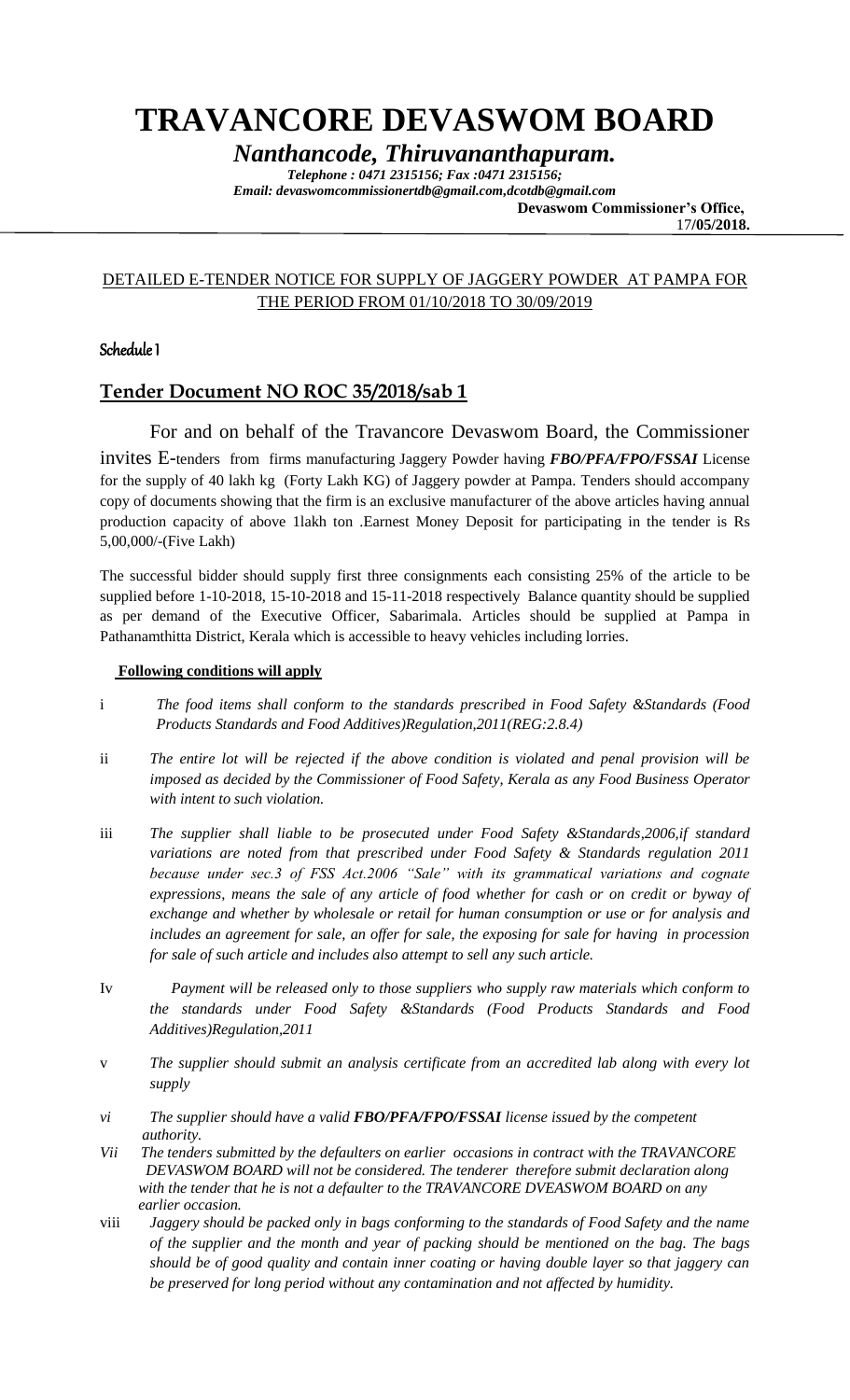- ix *Suppliers should furnish weight of the lorry load from the weigh bridge situated at Pampa and also furnish the quality certificate from accredited analytical lab for each load in addition to our test at Pampa.*
- x *Payment will be made only for the weight of the article excluding the weight of the bag.*

The rate quoted should be inclusive of taxes, freight up to respective designation, loading and unloading charges and all other expenses. Samples of the articles be submitted to the office of the undersigned on or before 07-06- 2018,11.00 a.m. In case the contract is awarded, Bank Guarantee for an amount equivalent to 10% of the total value of the articles to be supplied and valid for one year will have to be produced as security for satisfactory fulfillment of the contract at the time of executing agreement. Necessary agreement should be executed with the *Devaswom Commissioner Travancore Devaswom Board* within the stipulated time. The Board reserves the right to apportion the quantity among the suppliers.No compromise in the quality of the articles will be allowed.

*Tenders should be submitted through online on or before 07/06/2018,11.00 a.m. Tenders will be verified at 07/06/2018, 11.00 a.m. Tenderers should submit 4kg of samples before 07/06/2018 11. Am to the Office of the Devaswom Commissioner.*

*Tenders submitted by defaulters in previous years will not be considered.*

# **The bidders should have the necessary portal enrolment with their own Digital Signature Certificate.**

- **1.** Details of pre-qualification criteria for the tenders, time and schedule and cost of bidding document, EMD to be submitted by the bidder for participation in this bid are given below.
- (a) Cost of tender document.-Rs100/- through online
- (b) Earnest Money Deposit Rs 5,00,000/- (Five Lakh only) through online

# **Details of online payment are given separately in the Appendix attached with the tender document. (c)Pre-qualification criteria**

# The tenderers are required to furnish following documents

- A. Document showing that the firm is a manufacturer of Jaggery
- B. In the case of partnership firms true photocopies of the partnership deed, Registration Certificate issued by the Registrar of firms and the name and full particulars of all the continuing partners as entered in the Registrar of firms and In the case of Companies the Memorandum of Association and Articles of Association and the Certificate of incorporation and the Rules or Bylaws of the company attested by a Gazetted Government Servant of a Notary Public.
- C. The Balance sheet and profit and loss account for the three preceding Financialyears, duly attested by a Chartered Accountant.
- D. Certificate showing the experience in the respective fields issued by the District level Officers of the Industries Department of the State Government.
- E. A Passport size photo of the proprietor or the managing authority along with three specimen signatures duly attested by a Gazetted Officer or Notary Public.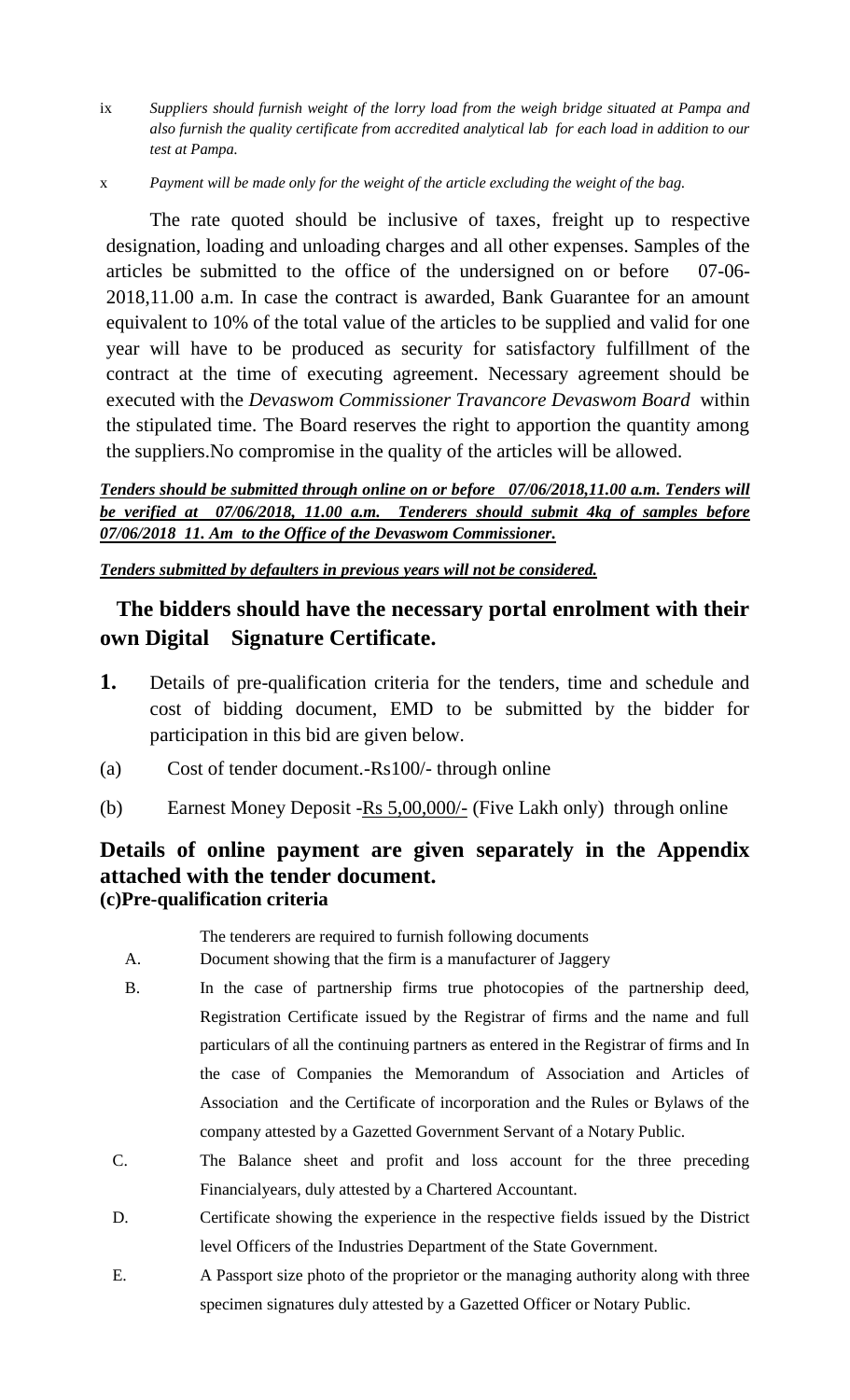- F. The tenderer must submit an unconditional declaration accepting all the terms and conditions prescribed herein with regard to supply along with the tender and that he is not a defaulter to the Board on any earlier occasions.
- (d) Mode of submission of tender :Tender should be submitted online in*'' www.etenders.kerala.gov.in''.*
- (e) Tender documents consisting of qualification information and eligibility criteria of bidders, Technical specification, schedule of quantities etc. are available in the web site **''www. etenders.kerala.gov.in''.**
- (f) Other details of tender documents will be available In the website**''www.etenders.kerala.gov.in''.**
- (g) Travancore Devaswom Board reserves right to reject any or all tenders without assigning any reason thereof.
- (h) Tender closing date : *05 /06/2018,11.00 a.m* hours.
- (i) Tender opening date : *07 /06/2018,11.00 a.m* hours.

## **Special instructions to the bidder for the e-submission of the bids**

- (a) Bidder should do the registration in the tender site http://etenders.kerala.gov.in using the option available. Then the Digital Signature Registration has to be done with the e-token, after logging into the site. The e-token may be obtained from one of the authorized certifying authorities such as SIFY/TCS/nCode.
- (b) If there is any clarification, this may be obtained online through the tender site or through the contract details. Bidder should take into account of the corrigendum published If any before submitting the bids through online.
- (c) After the bid submission, the acknowledgement number given by the etendering system should be printed by the bidder and kept as a record of evidence for online submission of bid for the particular tender.
- (d) The Tender Inviting Authority (TIA) will not be held responsible for any sort of the delay or the difficulties faced during the submission of bids through online by the bidders.
- (e) The bidder submit the bid documents by online mode through the site http://etenders.kerala.gov.in .
- (f) Each document tobe uploaded through online for the tenders should be less than 2 MB. If any document is more than2 MB, it can be converted to rar/zip format and then the same can be uploaded. However if the file size is less than 1 MB the time for uploading transaction will be very fast. The total size of the documents in all the covers put up together, should be less than or equal to 12 MB.
- (g) The bidder should ensure that the bid documents submitted should be free from virus and If the documents could not be opened, due to virus, during tender opening, the bid Is liable to be rejected.
- (h) The time settings fixed in the server side are displayed at the top of the tenders. It will be valid for all actions of requesting bid submission, bid opening etc, in the e-tender system. The bidders should follow this time during bid submission.
- (i) All the data being entered by the bidders would be encrypted using PKI encryption techniques to ensure the secrecy of the data. The data entered will not be viewed by authorized persons during bid submission and not be viewable by any one until the time of bid opening. The submitted tender documents become readable only after the tender opening by the authorized individual.